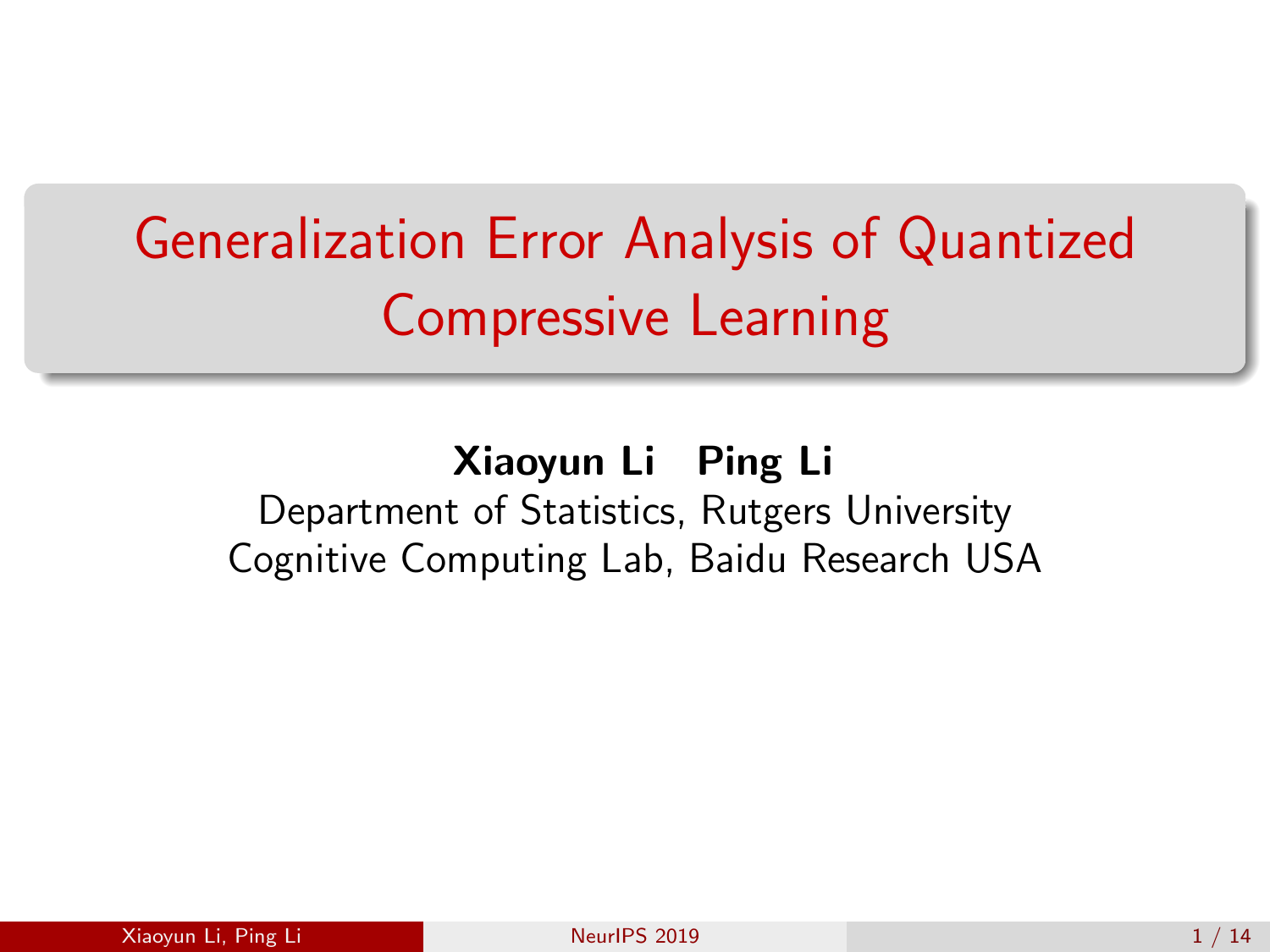## Random Projection (RP) Method

- Data matrix  $X \in \mathbb{R}^{n \times d}$ , normalized to unit norm (all samples on unit sphere).
- Save storage by  $k$  random projections:  $X_R = X \times R$ , with  $R \in \mathbb{R}^{d \times k}$ a random matrix with i.i.d.  $\mathcal{N}(0,1)$  entries  $\Longrightarrow X_{\mathcal{R}}\in\mathbb{R}^{n\times k}.$
- J-L lemma: approximate distance preservation  $\implies$  Many applications: clustering, classification, compressed sensing, dimensionality reduction, etc..
- "Projection+quantization": more storage saving. Apply (entry-wise) scalar quantization function  $Q(\cdot)$  by  $X_Q = Q(X_R)$ .
- More applications: MaxCut, SimHash, 1-bit compressive sensing, etc..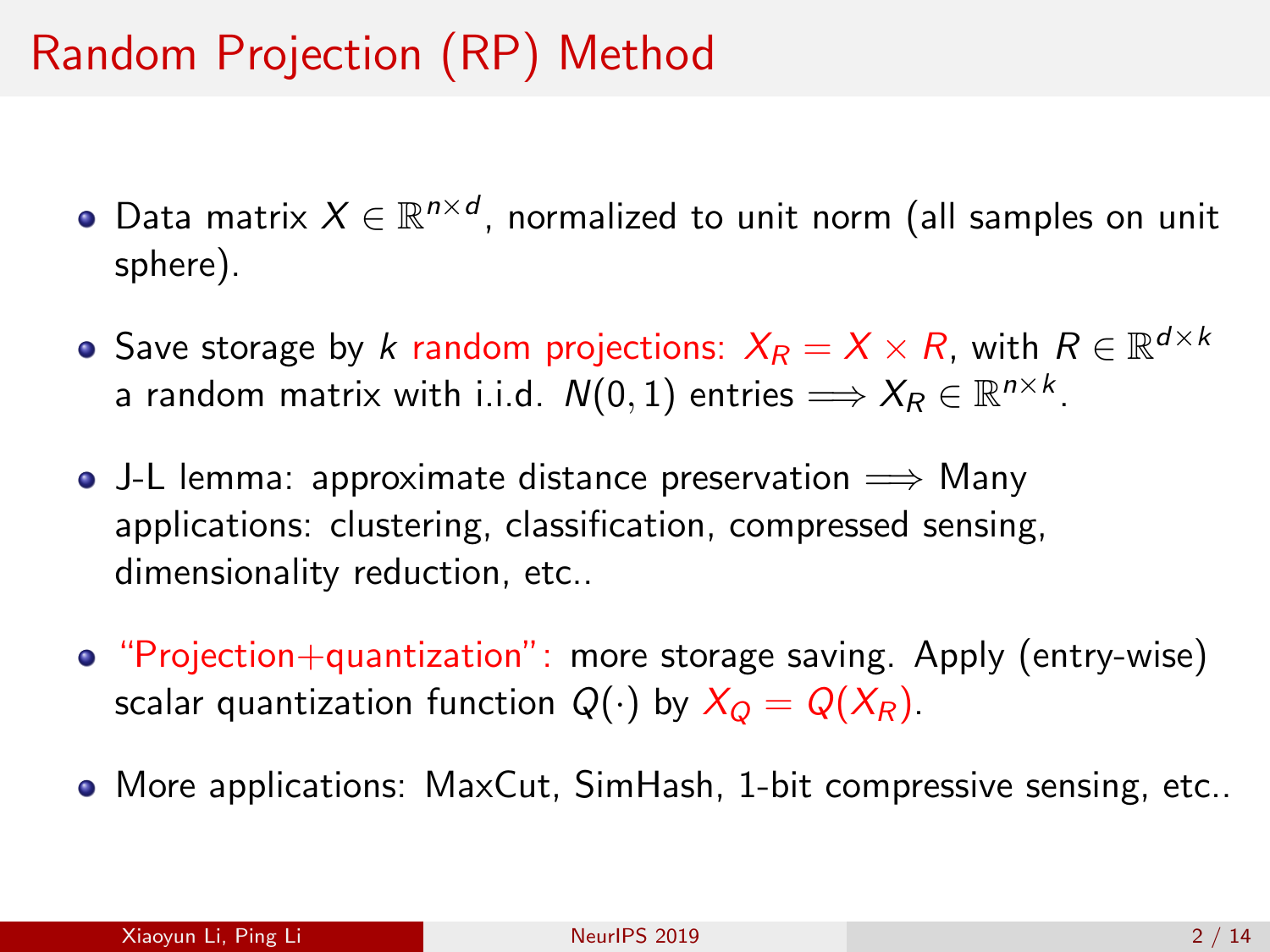## Compressive Learning  $+$  Quantization

- We can apply learning models to projected data  $(X_R, Y)$ , where Y is the response or label  $\implies$  learning in the projected space  $S_R!$
- This is called **compressive learning**. It has been shown that learning in the projected space is able to provide satisfactory performance, while substantially reduce the computational cost, especially for high-dimensional data.
- We go one step further: learning with quantized random projections  $(X<sub>O</sub>, Y) \implies$  learning in the quantized projected space  $S<sub>O</sub>!$
- This is called **quantized compressive learning**. A relatively new topic, but is practical in applications with data compression.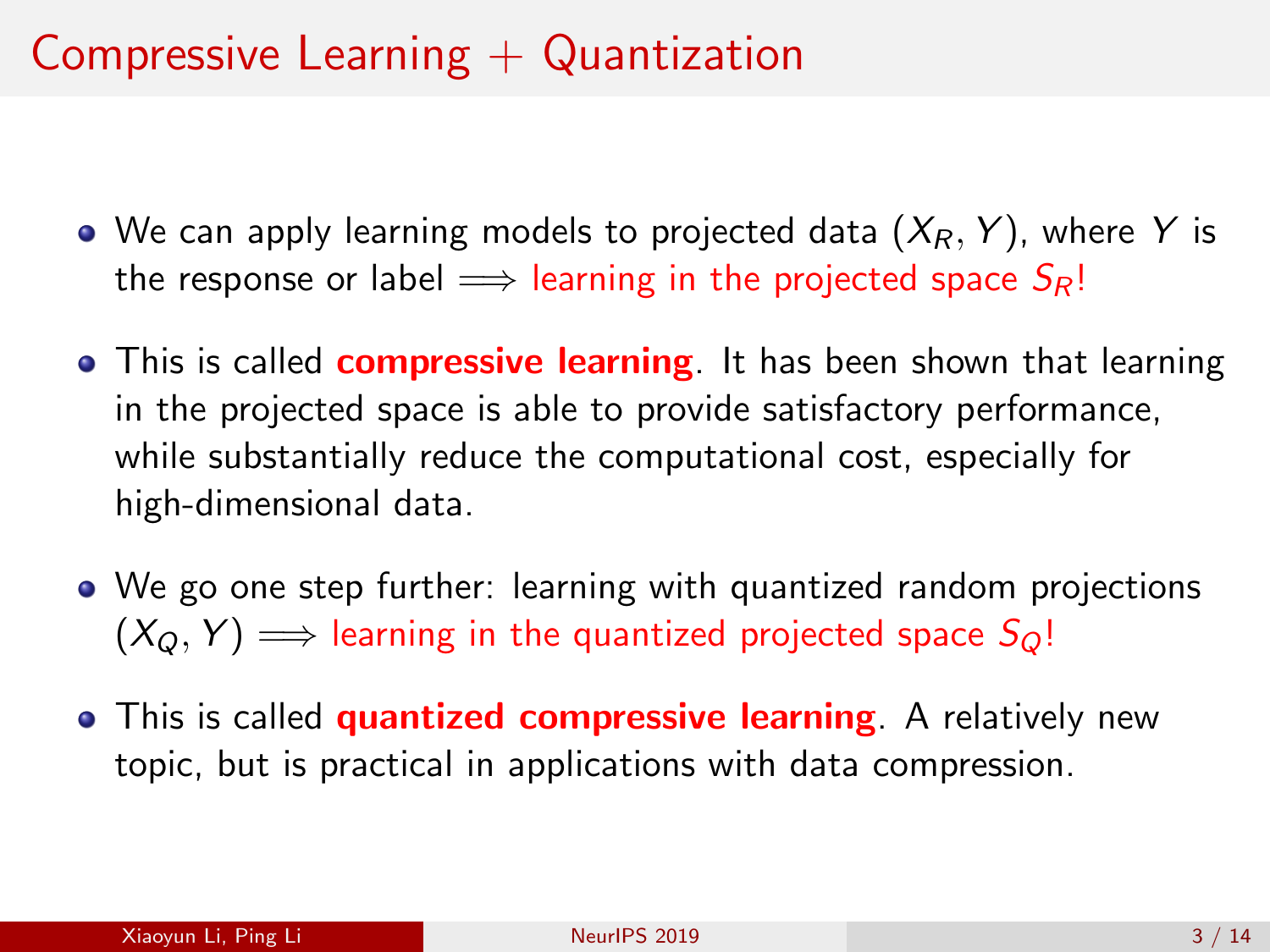- We provide generalization error bounds (of a test sample  $x \in \mathcal{X}$ ) on three quantized compressive learning models:
	- Nearest neighbor classifier
	- Linear classifier (logistic regression, linear SVM, etc.)
	- Linear regression
- **Applications:** we identify the factors that affect the generalization performance of each model, which gives recommendations on the choice of quantizer  $Q$  in practice.
- Some experiments are conducted to verify the theory.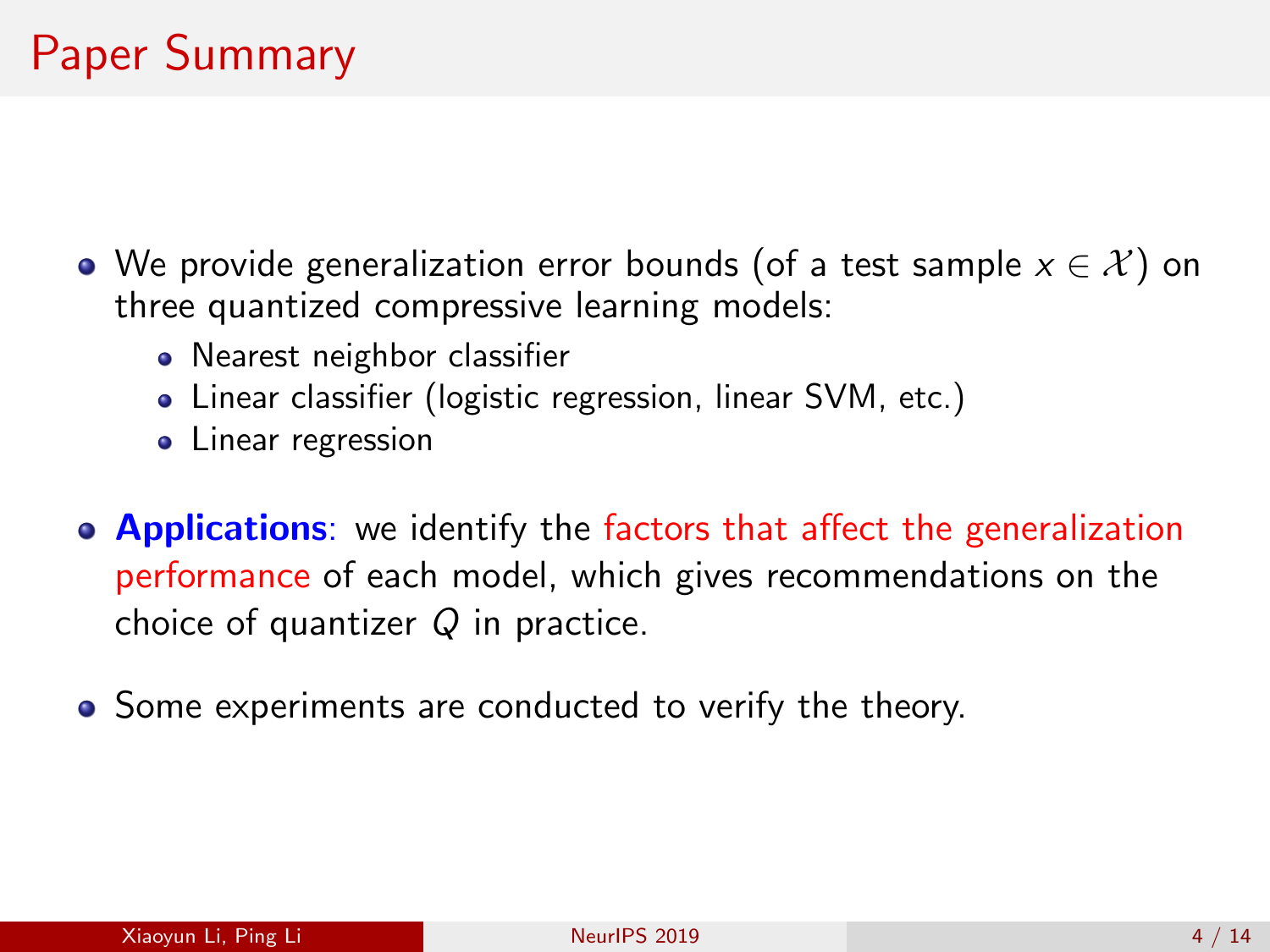

A *b*-bit quantizer  $Q_b$  separates the real line into  $M=2^b$  regions.

- **Distortion**:  $D_{Q_b} = E[(Q_b(X) X)^2] \iff$  minimized by Lloyd-Max (LM) quantizer.
- Maximal gap of Q on interval [a, b]: the largest gap between two consecutive boarders of  $Q$  on [a, b].
- Indeed, we can estimate the inner product between two samples  $x_1$ and  $x_2$  through the estimator  $\hat{\rho}_Q(x_1, x_2) = \frac{Q(x_1^TR)Q(R^Tx_2)}{k}$  $\frac{\sqrt{(N-X_2)}}{k}$ , which might be biased. We define the **debiased variance** of a quantizer  $Q$ as the variance of  $\hat{\rho}_Q$  after debiasing.
- **Idea:** connection between the generalization of three models and inner product estimates.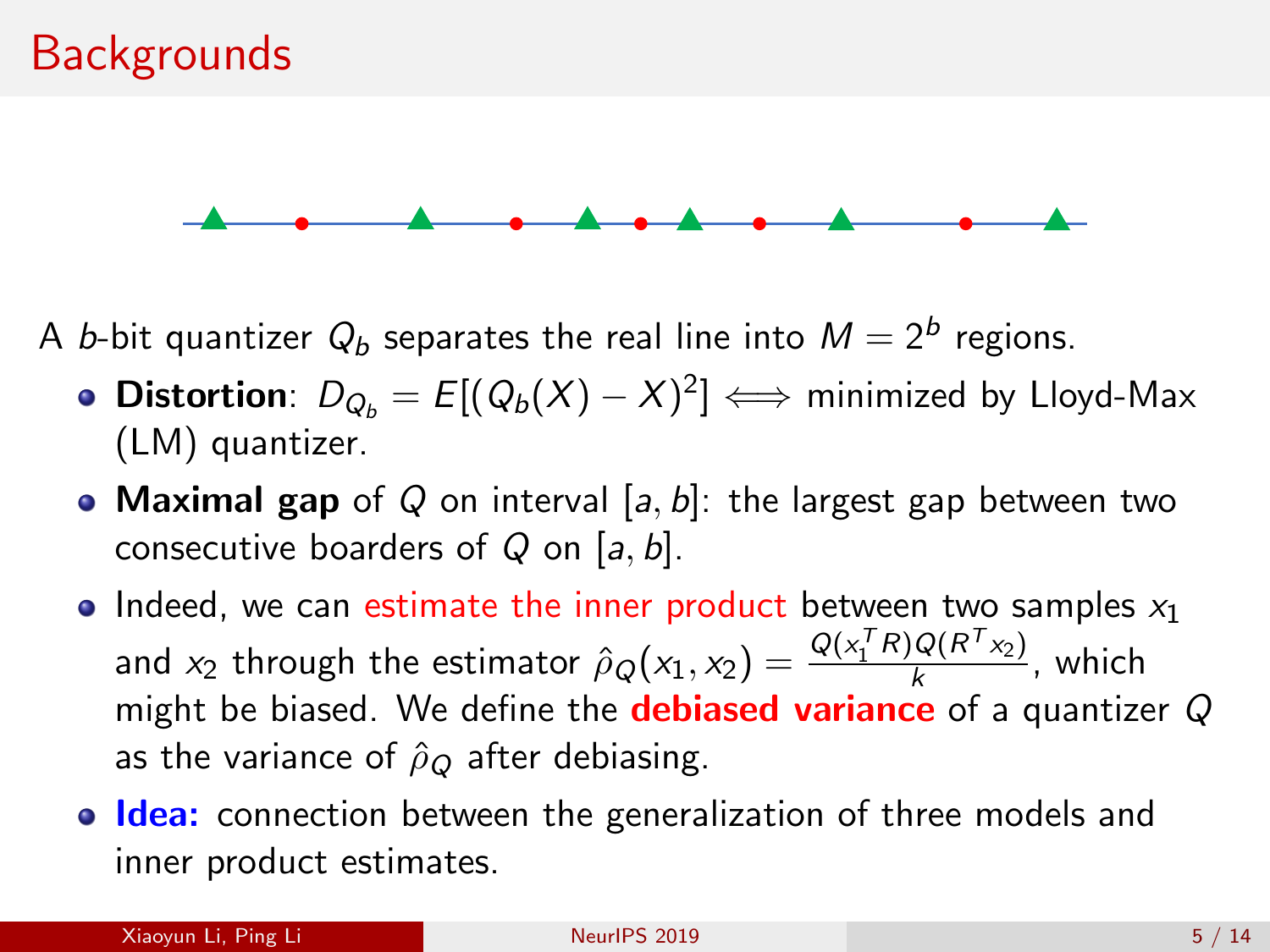## Quantized Compressive 1-NN Classifier

- We are interested in the risk of a classifier h,  $\mathcal{L}(h) = E[1\{h(x) \neq y\}]$ .
- Assume  $(x, y) \sim \mathcal{D}$ , with conditional probability  $\eta(x) = P(y = 1|x)$ . Bayes classifier  $h^*(x) = \mathbb{1}{\{\eta(x) > 1/2\}}$  has the minimal risk.
- $h_Q(x) = y_Q^{(1)}$  $\mathcal{L}_Q^{(1)}$ , where  $\left(x_Q^{(1)}\right)$  $\stackrel{(1)}{Q}, \stackrel{(1)}{V_Q}$  $\binom{1}{Q}$  is the sample and label of nearest neighbor of x in the quantized space  $S_Q$ .

#### Theorem: Generalization of 1-NN Classifier

Suppose  $(x, y)$  is a test sample. Q is a uniform quantizer with  $\triangle$  between boarders and maximal gap  $g_Q$ . Under some technical conditions and with some constants  $c_1, c_2$ , with high probability,

$$
E_{X,Y}[\mathcal{L}(h_Q(x))] \leq 2\mathcal{L}(h^*(x)) + c_1(\frac{\triangle}{g_Q}\sqrt{\frac{1+\omega}{1-\omega}})^{\frac{k}{k+1}}(ne)^{-\frac{1}{k+1}}\sqrt{k} + \frac{c_2\triangle\sqrt{k}}{\sqrt{1-\omega}}.
$$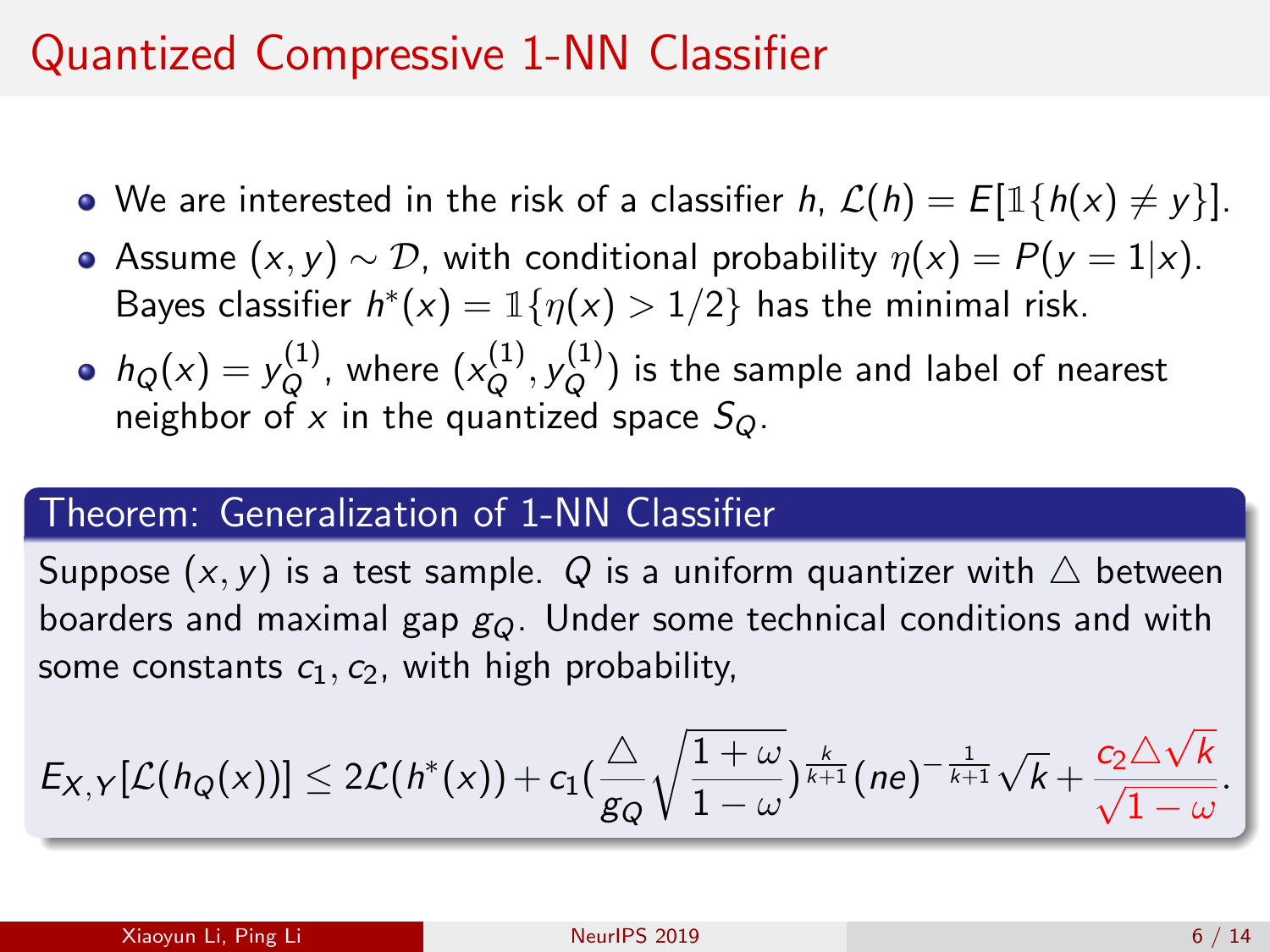## Quantized Compressive 1-NN Classifier: Asymptotics

#### Theorem: Asymptotic Error of 1-NN Classifier

Let the cosine estimator  $\hat{\rho}_Q = \frac{Q(x_1^TR)Q(R^Tx_2)}{k}$  $\frac{Q(N-1)}{k}$ , assume  $\forall x_1, x_2$ ,  $\mathcal{E}[\hat{\rho}_{Q}(\mathsf{x}_1, \mathsf{x}_2)] = \alpha \rho_{\mathsf{x}_1, \mathsf{x}_2}$  for some  $\alpha > 0$ . As  $k \to \infty$ , we have

$$
E_{X,Y,R}[\mathcal{L}(h_Q(x))] \leq E_{X,Y}[\mathcal{L}(h_S(x))] + r_k,
$$

$$
r_k = E[\sum_{i:x_i \in \mathcal{G}} \Phi\big(\frac{\sqrt{k}(\cos(x, x_i) - \cos(x, x^{(1)}))}{\sqrt{\xi_{x,x_i}^2 + \xi_{x,x^{(1)}}^2 - 2\text{Corr}(\hat{\rho}_{Q}(x, x_i), \hat{\rho}_{Q}(x, x^{(1)}))\xi_{x,x_i}\xi_{x,x^{(1)}}}}\big)],
$$

with  $\xi^2_{x,y}/k$  the debiased variance of  $\hat{\rho}_Q(x,y)$  and  $\mathcal{G}=X/x^{(1)}$ .  $\mathcal{L}(h_S(x))$ is the risk of data space NN classifier, and  $\Phi(\cdot)$  is the CDF of  $N(0, 1)$ .

Let  $x^{(1)}$  be the nearest neighbor of a test sample  $x$ . Under mild conditions, smaller debiased variance around  $\rho = \cos(x,x^{(1)})$  leads to smaller generalization error.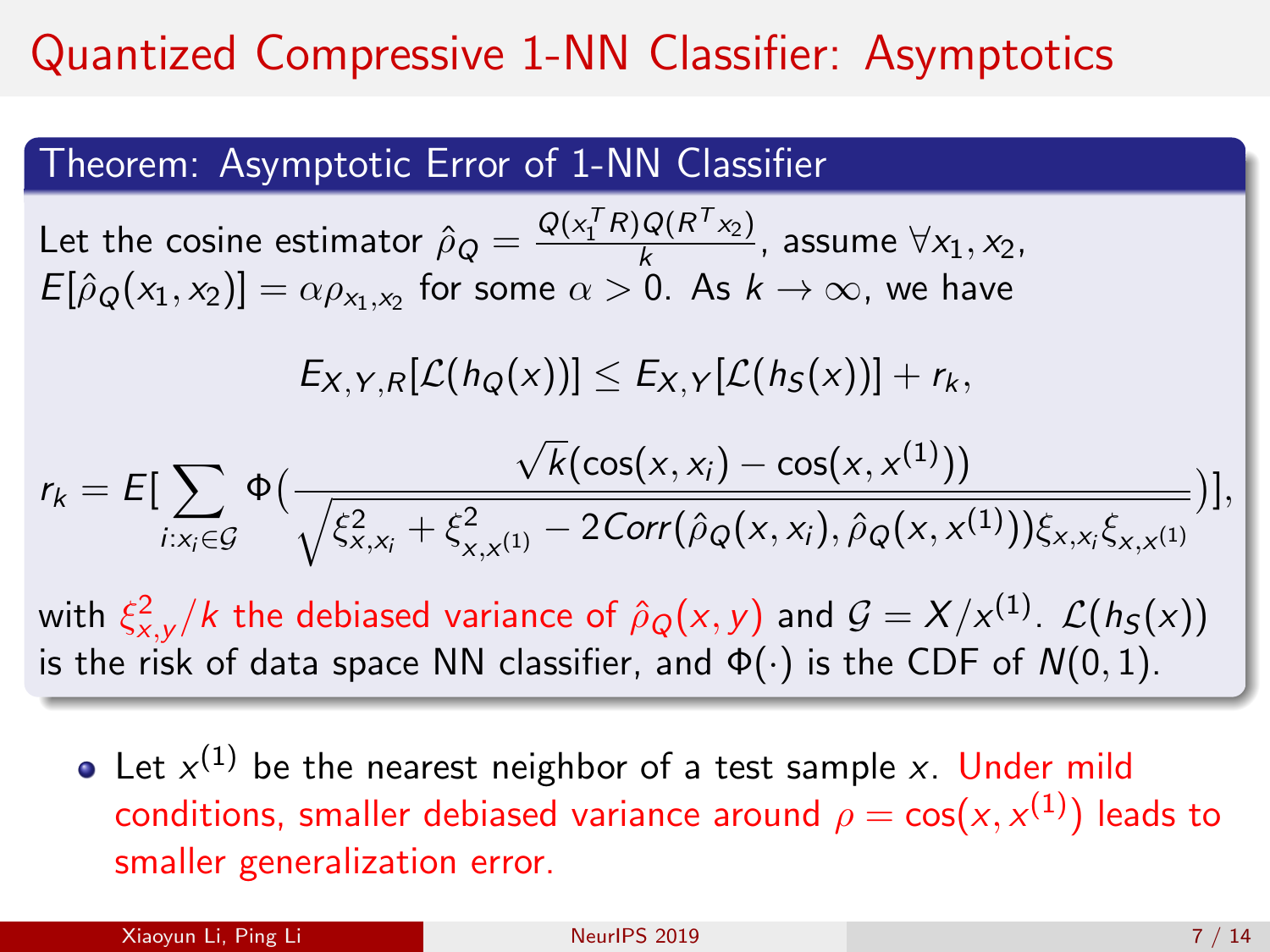## Quantized Compressive Linear Classifier with (0,1)-loss

- H separates the space by a hyper-plane:  $H(x) = \mathbb{1}\{h^T x > 0\}.$
- ERM classifiers:  $\hat{H}(x) = \mathbb{I}\{\hat{h}^T x > 0\}, \hat{H}_Q(x) = \mathbb{I}\{\hat{h}_Q^T Q (R^T x) > 0\}.$

#### Theorem: Generalization of linear classifier

Under some technical conditions, with probability  $(1 - 2\delta)$ ,

$$
Pr[\hat{H}_Q(x) \neq y] \leq \hat{\mathcal{L}}_{(0,1)}(S,\hat{h}) + \frac{1}{\delta n} \sum_{i=1}^n f_{k,Q}(\rho_i) + C_{k,n,\delta},
$$

where  $f_{k,Q}(\rho_i)=\Phi(-\rho_i)$  $\sqrt{k}|\rho_i|$  $\frac{\kappa_{|D_i|}}{\xi_{\rho_i}}$ ), with  $\rho_i$  the cosine between training sample  $x_i$  and ERM classifier  $\hat{h}$  in the data space, and  $\xi_{\rho_i}^2/k$  the debiased variance of  $\hat{\rho}_Q = \frac{\mathcal{Q}(\mathsf{x}_1^\mathsf{T} R) \mathcal{Q}(R^\mathsf{T} \mathsf{x}_2)}{k}$  $\frac{\log(n-x_2)}{k}$  at  $\rho_i$ .

#### • Small debiased variance around  $\rho = 0$  lowers the bound.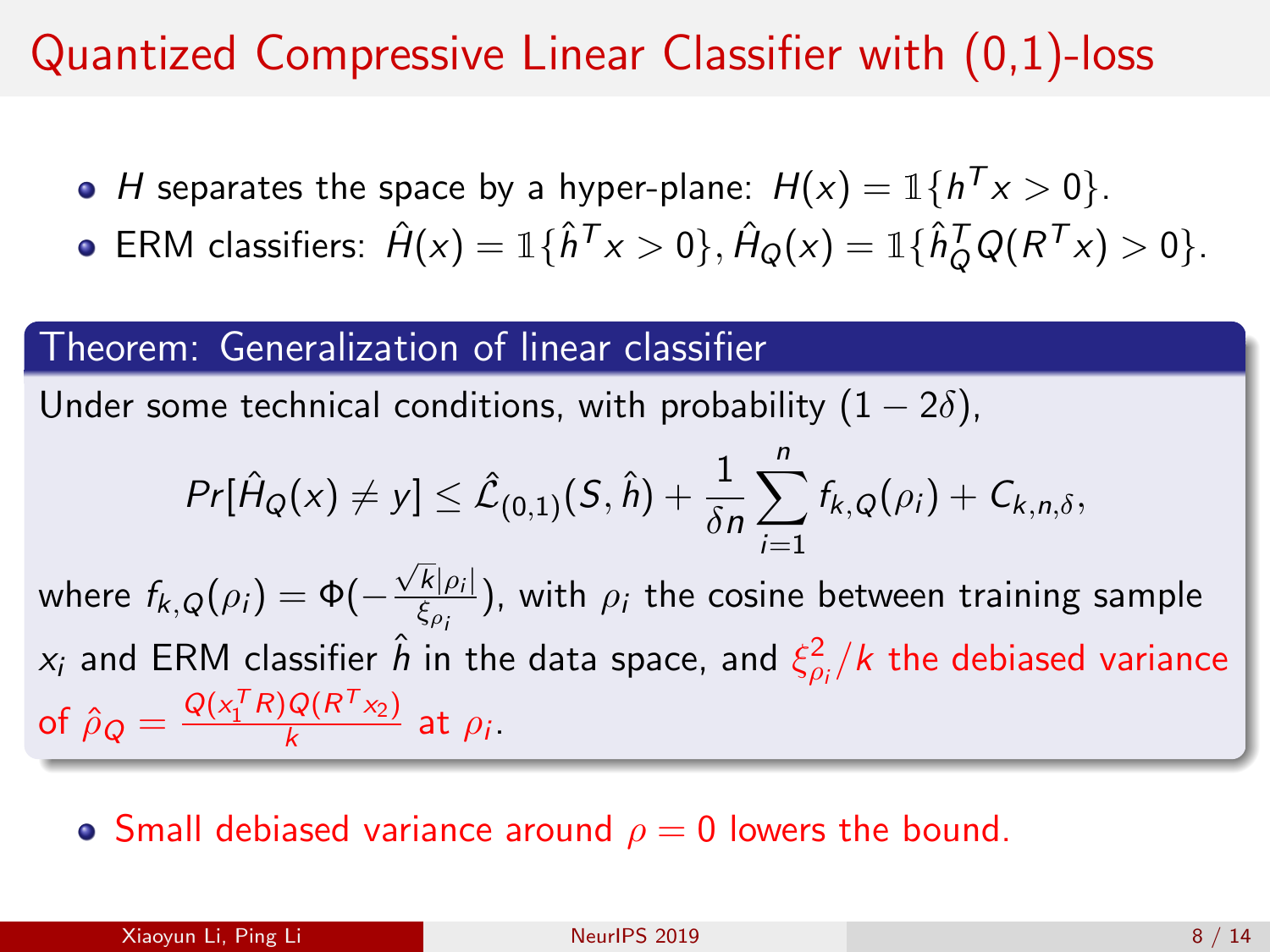## Quantized Compressive Least Squares (QCLS) Regression

• Fixed design: 
$$
Y = X^T \beta + \epsilon
$$
, with  $x_i$  fixed,  $\epsilon$  i.i.d.  $N(0, \gamma)$ 

$$
\bullet \ \ L(\beta) = \frac{1}{n} E_Y[\|Y - X\beta\|^2], \ L_Q(\beta_Q) = \frac{1}{n} E_{Y,R}[\|Y - Q(XR)\beta_Q\|^2].
$$

$$
\hat{L}(\beta) = \frac{1}{n} ||Y - X\beta||^2, \quad \hat{L}_Q(\beta_Q) = \frac{1}{n} ||Y - \frac{1}{\sqrt{k}}Q(XR)\beta_Q||^2. \text{ (given } R\text{)}
$$

#### Theorem: Generalization of QCLS

Let 
$$
\hat{\beta}^* = \underset{\beta \in \mathbb{R}^d}{\text{argmin }} \hat{L}(\beta)
$$
 and  $\hat{\beta}_{Q}^* = \underset{\beta \in \mathbb{R}^k}{\text{argmin }} \hat{L}_Q(\beta)$ . Let  $\Sigma = X^T X / k$ ,  $k < n$ .  
*D<sub>Q</sub>* is the distortion of *Q*. Then we have

$$
E_{Y,R}[L_Q(\hat{\beta}_Q^*)] - L(\beta^*) \leq \gamma \frac{k}{n} + \frac{1}{k} ||\beta^*||_{\Omega}^2,
$$
 (1)

where  $\Omega=[\frac{\xi_{2,2}-1+D_Q}{(1-D_Q)^2}-1]{\Sigma}+\frac{1}{1-D_Q}I_d$ , with  $\|w\|_{\Omega}=$ √  $w^{\mathcal{T}}\Omega w$  the Mahalanobis norm.

#### Smaller distortion lowers the error bound.

Xiaoyun Li, Ping Li Neurla Neurla Neurla 2019 14 and 2019 14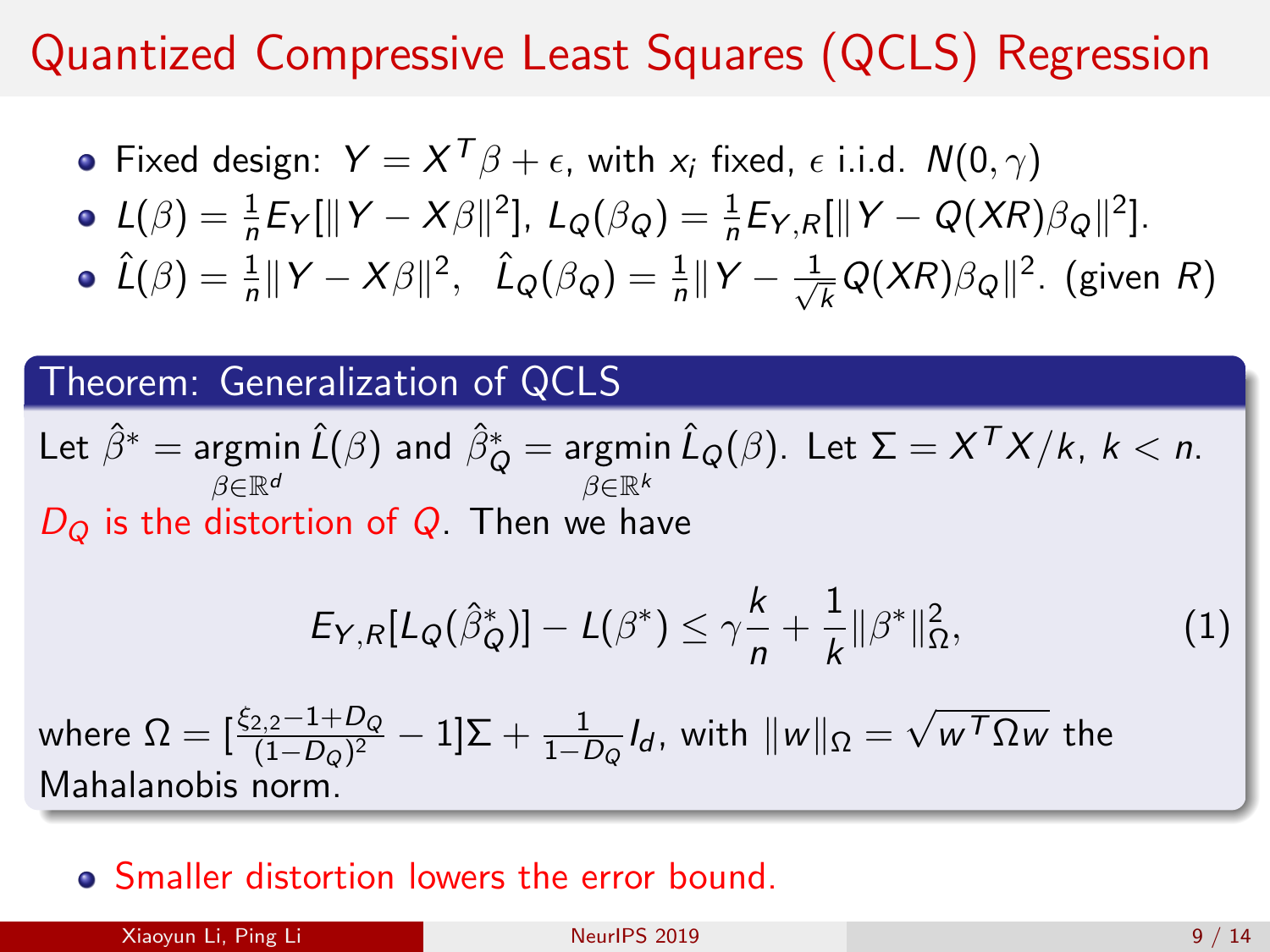#### **Implications**

**0 1-NN classification**: In most applications, we should choose the quantizer with small debiased variance of inner product estimator  $\hat{\rho}_Q = \frac{\mathsf{Q}(R^\mathsf{T} \mathsf{x})^\mathsf{T} \mathsf{Q}(R^\mathsf{T} \mathsf{y})}{k}$  $\frac{Q(N-y)}{k}$  in high similarity region.  $\implies$  **Normalizing the** quantized random projections  $(X<sub>O</sub>)$  may help, see ref Xiaoyun Li and Ping Li, Random Projections with Asymmetric

Quantization, NeurIPS 2019.

- **Example 2** Charanteedo Linear classification: we should choose the quantizer with small debiased variance of inner product estimate  $\hat{\rho}_Q = \frac{Q(R^Tx)^TQ(R^Ty)}{k}$  $\frac{Q(N-y)}{k}$  at around  $\rho = 0$ .  $\implies$  First choice: Lloyd-Max quantizer.
- **.** Linear regression: we should choose the quantizer with small distortion  $D_{\mathcal{O}} \implies$  First choice: Lloyd-Max quantizer.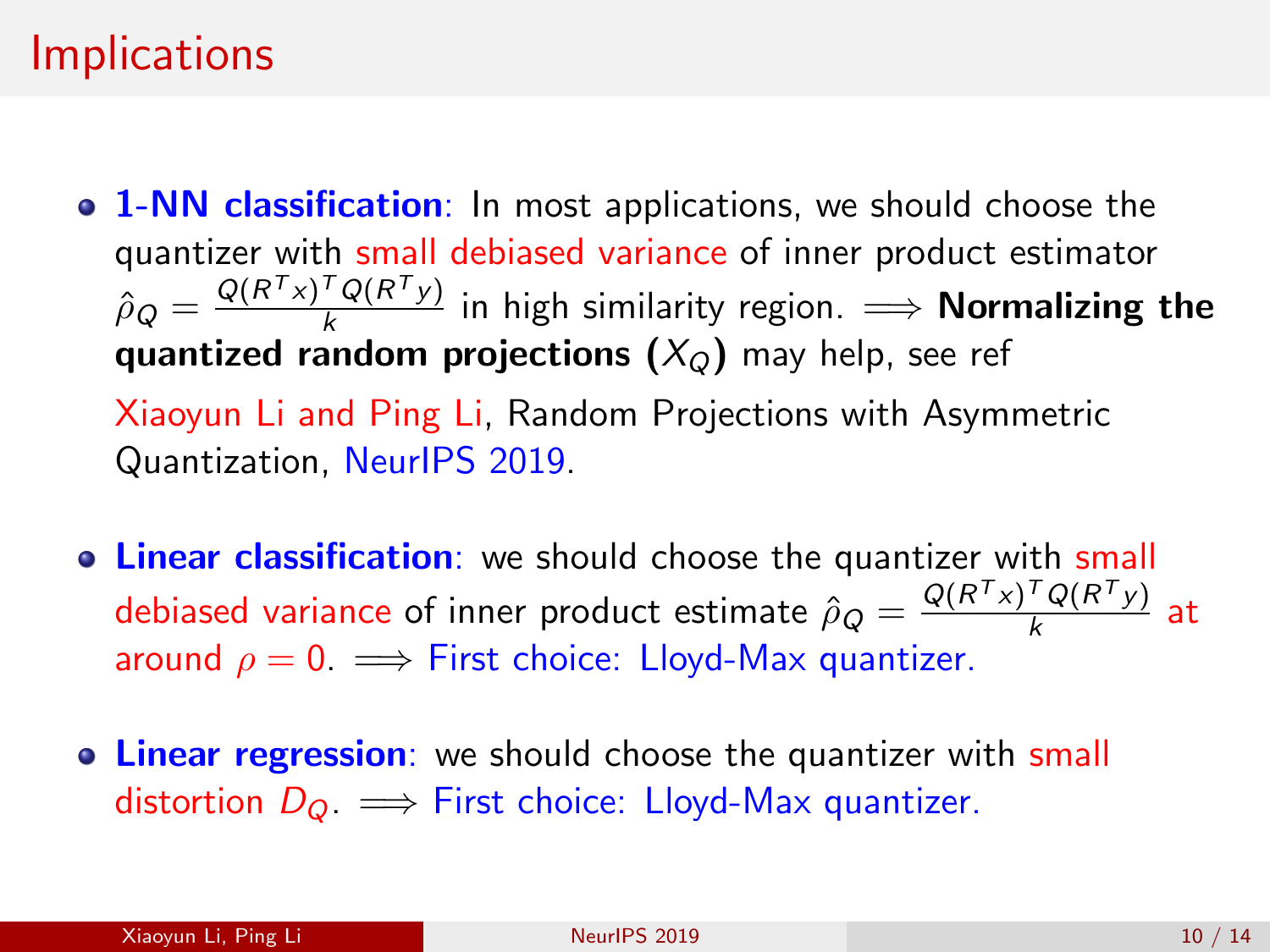## **Experiments**



Mean 1-NN  $\rho$  is the estimated cos $(x, x^{(1)})$  from training set.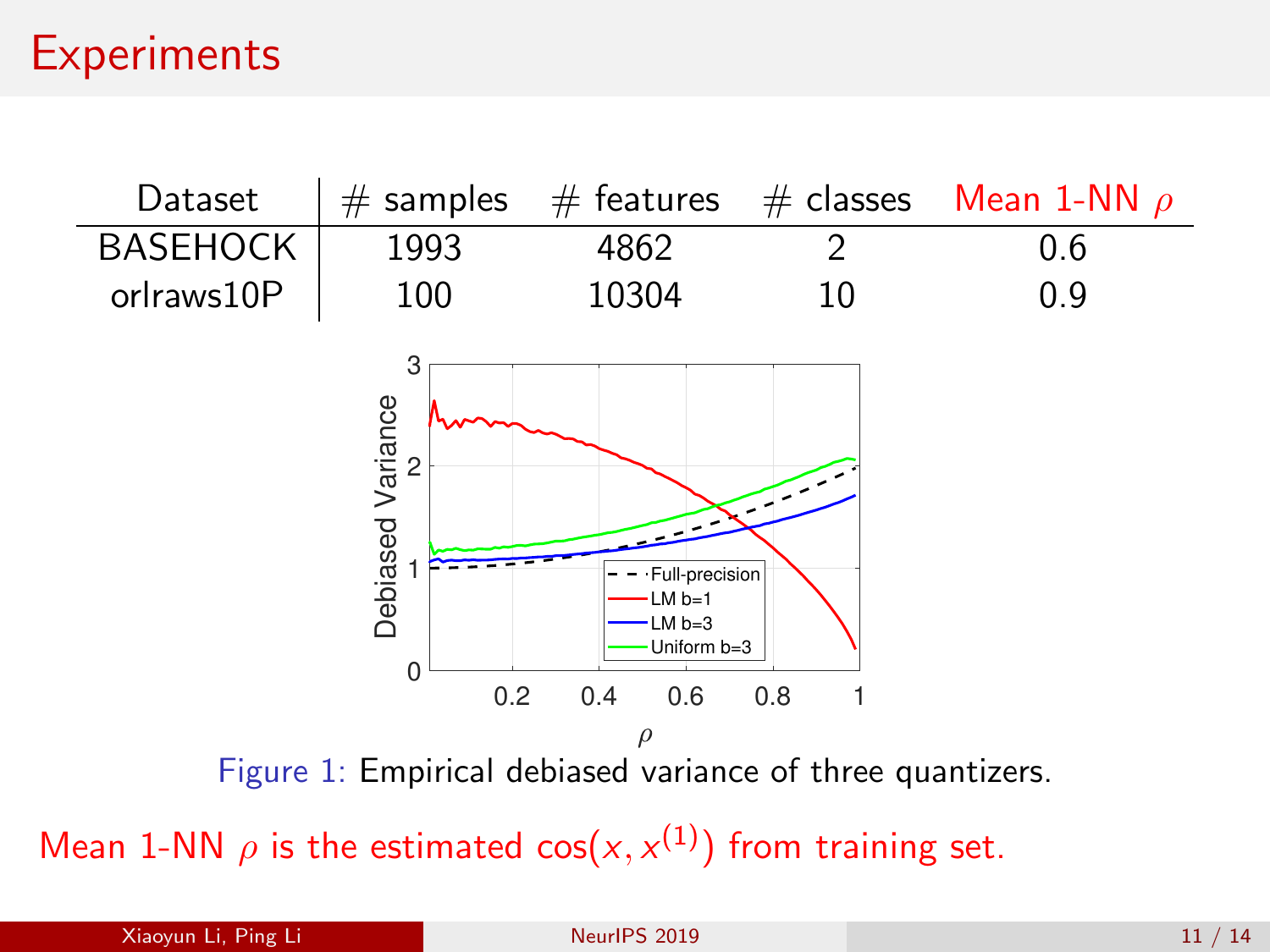## Quantized Compressive 1-NN Classification

Claim: smaller debiased variance at around  $\rho = \cos(x, x^{(1)})$  is better.



Figure 2: Quantized compressive 1-NN classification.

• Target  $\rho$  should be around: BASEHOCK: 0.6, where 1-bit quantizer has largest debiased variance. Orlraws10P: 0.9, where 1-bit quantizer has smallest debiased variance.

#### 1-bit quantizer may generalize better than using more bits!

Xiaoyun Li, Ping Li Neuro 12 / 14 Neuro 12 / 14 Neuro 12 / 14 Neuro 12 / 14 Neuro 12 / 14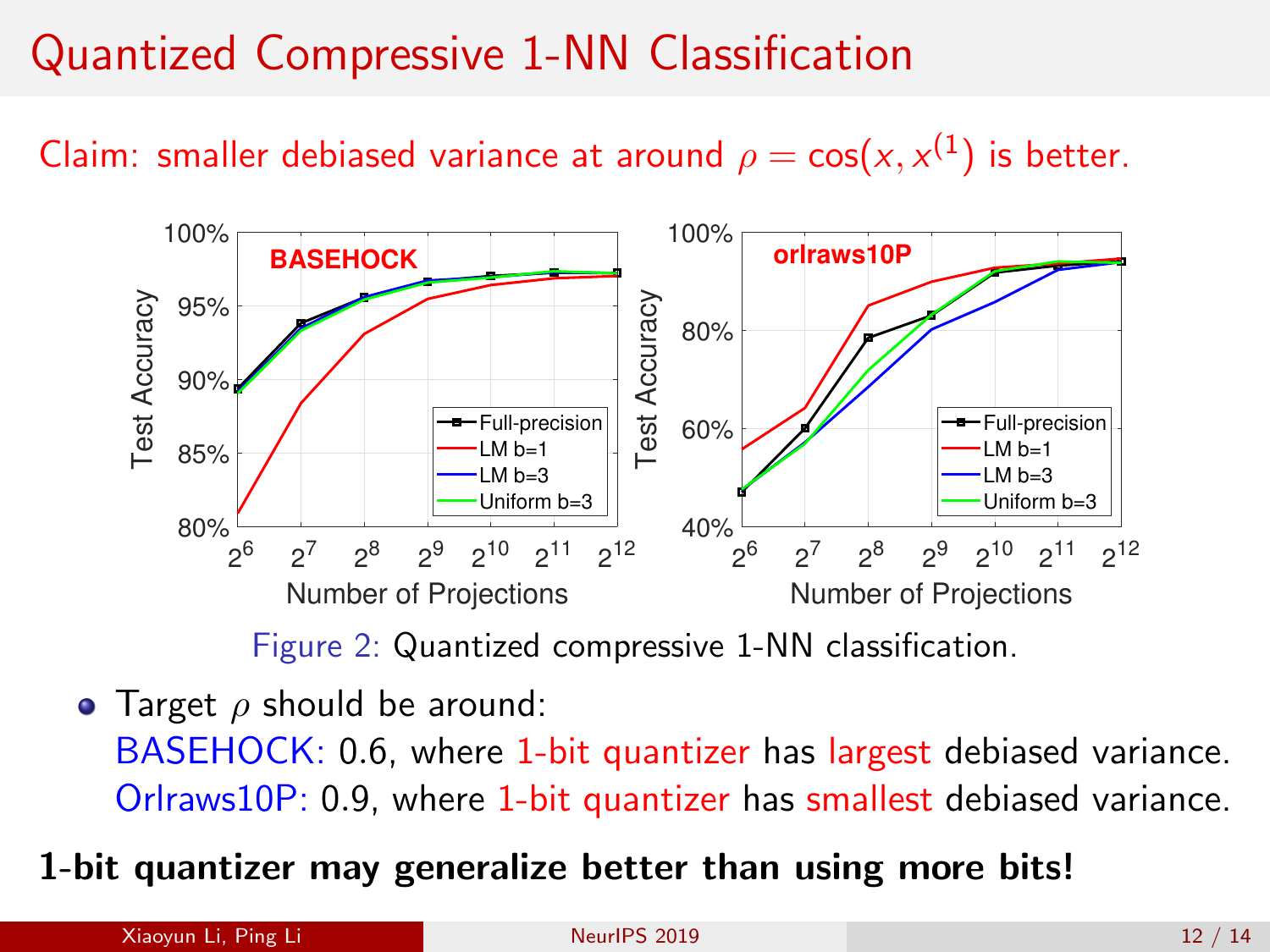## Quantized Compressive Linear SVM





Figure 3: Quantized compressive linear SVM.

• At  $\rho = 0$ , red quantizer has much larger debiased variance than others  $\implies$  Lowest test accuracy on both datasets.

| Xiaovun Li, Ping Li | NeurlPS 2019 | 13/14 |
|---------------------|--------------|-------|
|                     |              |       |